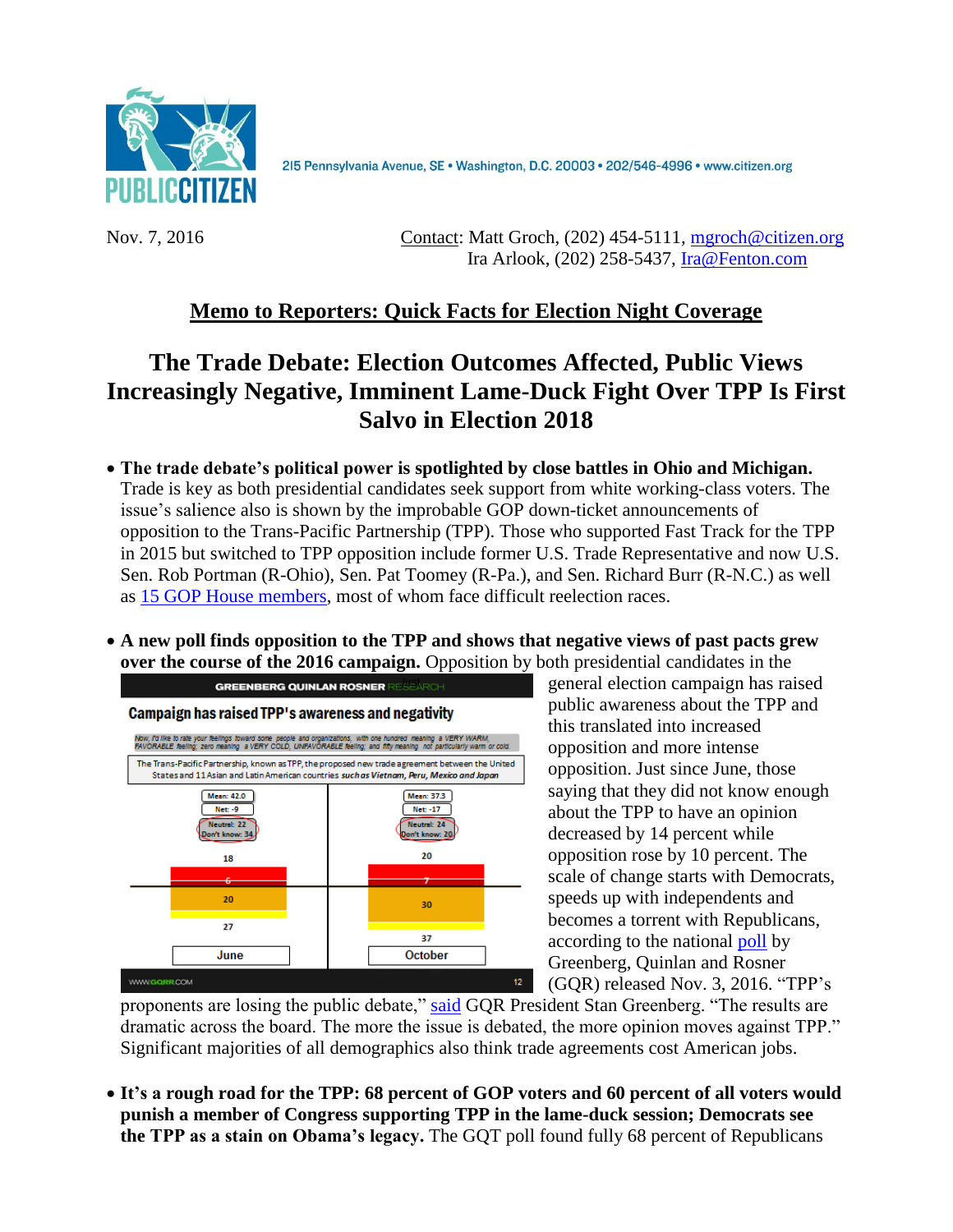saying they are less likely to support a member of Congress voting for the TPP, 34 percent with intensity. While this sentiment is strongest among Republicans, it spans the political spectrum. Overall, six out of 10 voters are ready to punish a "yes" vote on the TPP, and 28 percent say they are much less likely to vote for that member. This includes majorities of all segments of the "rising electorate," millennials, minorities and unmarried women. A plurality of Democrats views the TPP as a potential stain on President Barack Obama's legacy.

- **House GOP election outcomes will be key as House Speaker Paul Ryan decides whether to bring the TPP to a vote in the lame-duck session with GOP voters strongly against and the GOP's high-donor base demanding action.** With an eye to conservative GOP threats to withhold support for his speakership and a possible 2020 presidential run, Ryan's decision is complicated. Whether the TPP will get a lame-duck vote is his call. Beyond whether he can muster the votes of representatives who weathered the wrath of trade voters in this cycle and worry about the 2018 primaries lies the longer-term implications of his even trying to do so with the GOP voter base so intensely against the pact.
- **If Hillary Clinton is elected, TPP passage in the lame-duck session would be disastrous – dumping on her the final decision about whether to implement it, to the detriment of her own first-term priorities.** Approval of the TPP in the lame-duck session would NOT make it go away, but rather dump it like political toxic waste all over Clinton's first term. Congressional passage of the TPP does not automatically implement it, but rather shifts back onto the president the ultimate decision about whether and when to do so. The TPP (Article 30.5) requires a specific form of notice be given to the other countries for the pact to go into effect. And every U.S. trade pact implementing bill for decades has included a provision (Sec. 101) that requires a president to certify to Congress that the other countries involved not only have approved the agreement, but also have made the changes in their laws and practices required to comply with it *before* sending that notice. That process often takes several years. Managing it would create terrible internal Democratic Party frictions and consume enormous political capital and staff time.
- **Underlying the 2016 transpartisan trade revolt is the reality that only nine of the TPP's 30 chapters pertain to trade – the rest provide new rights and powers to corporations.** The TPP covers 40 percent of the global economy, yet it was **negotiated in secret with hundreds of corporate advisers while the public was locked out**. This *Washington Post* [infographic](https://www.washingtonpost.com/business/economy/trade-deals-a-closely-held-secret-shared-by-more-than-500-advisers/2014/02/28/7daa65ec-9d99-11e3-a050-dc3322a94fa7_story.html) shows what industries had the most influence. The key provisions in the TPP grant new rights to **thousands of multinational corporations to sue the U.S. government before a panel of three corporate lawyers**. These lawyers can award the corporations unlimited sums to be paid by America's taxpayers, including for the loss of expected future profits, if they conclude that a U.S. federal, state or local law, regulation or court ruling violates new rights granted to the corporations in the TPP. Decisions are not subject to appeal. The U.S. has avoided liability under this Investor-State Dispute Settlement (ISDS) system because past pacts have covered few foreign investors here. The TPP would [newly empower more than 10,000 subsidiaries](http://www.citizen.org/Page.aspx?pid=4083) of Japanese, Australian and other TPP nation firms operating here to attack U.S. policies. This is an issue that both Clinton and vice presidential nominee Tim Kaine highlighted as a basis for their opposition to the TPP. But the pact has many other protectionist elements that provide special protections for specific industries involved in the talks. **Doctors Without Borders [calls](http://www.doctorswithoutborders.org/bad-deal-medicine) the TPP "the worst trade pact ever for access to medicines** and biomedical research and development" because it requires countries to extend special monopoly protections to pharmaceutical firms that limit the competition that brings down medicine prices.